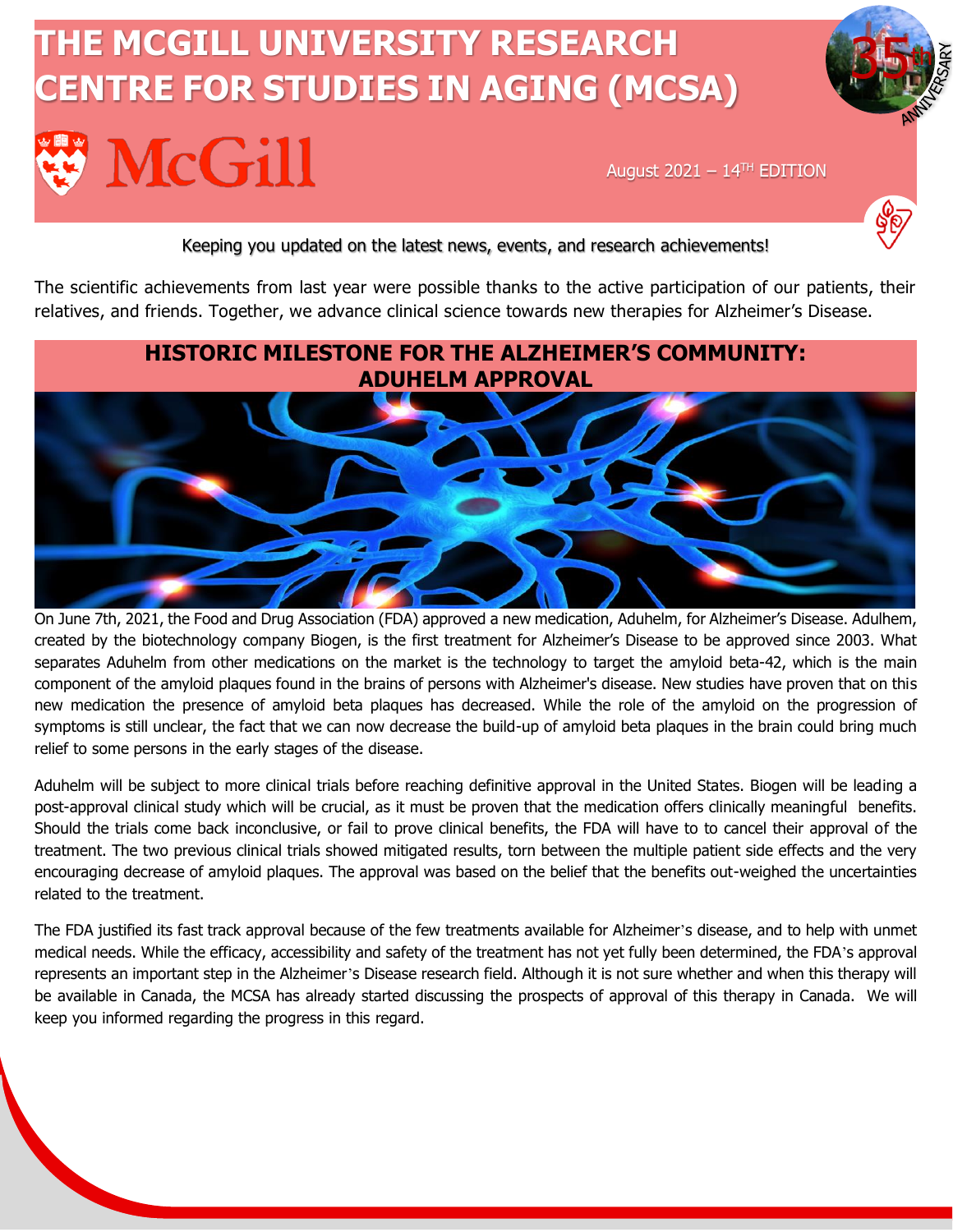#### **A CONVERSATION WITH DR. PEDRO ROSA-NETO AND DR. SERGE GAUTHIER**



Dear MCSA Community,

We have the honour of announcing that Dr. Serge Gauthier has retired after 35 years. Prior to his retirement, Dr. Gauthier was the Director of the Alzheimer Disease and Related Disorders Research Unit of the McGill University Research Centre for Studies in Aging, and professor in the Departments of Neurology & Neurosurgery, Psychiatry, and Medicine at McGill. Furthermore, he has excelled in the field of Alzheimer Disease by establishing the C5R which is a single point of contact for the coordination of the Clinical Research Centres and Memory Clinics studying and treating dementia in Canada. He has been a leader in the Canadian Consensus Conferences on the Diagnosis and Treatment of Dementia. In 2014, Dr. Gauthier was appointed to the Order of Canada, as well as the Ordre National du Québec in 2017 for his work in Alzheimer disease and dementia, and the development of research networks. In addition to such contributions, his vibrant personality combined with his relentless will to help people, has left an indelible imprint on countless patients, colleagues, and mentees along the way.

This newsletter honours Dr. Serge Gauthier, his incomparable career, as well as his retirement, with an exclusive sit-down interview with Dr. Pedro Rosa-Neto.

#### **Dr. Rosa-Neto: Today, I have the pleasure and the honor of interviewing my mentor, supervisor, colleague, and friend Dr. Serge Gauthier. Thank you so much and welcome, Dr. Gauthier. The first question everybody wants to know, and I would like to know as well, is what made you want to become a physician?**

**Dr. Gauthier:** That's easy to answer! It runs in the family on my mother's side. My grandfather was head of anaesthesiology at St. Luc's Hospital, my uncle was a pathologist conducting research on breast cancer and lymphoma. I was born and bred to be a doctor.

**Dr. Rosa-Neto: How was your experience in medical school? What was going through your mind in the first and the second years of med school?**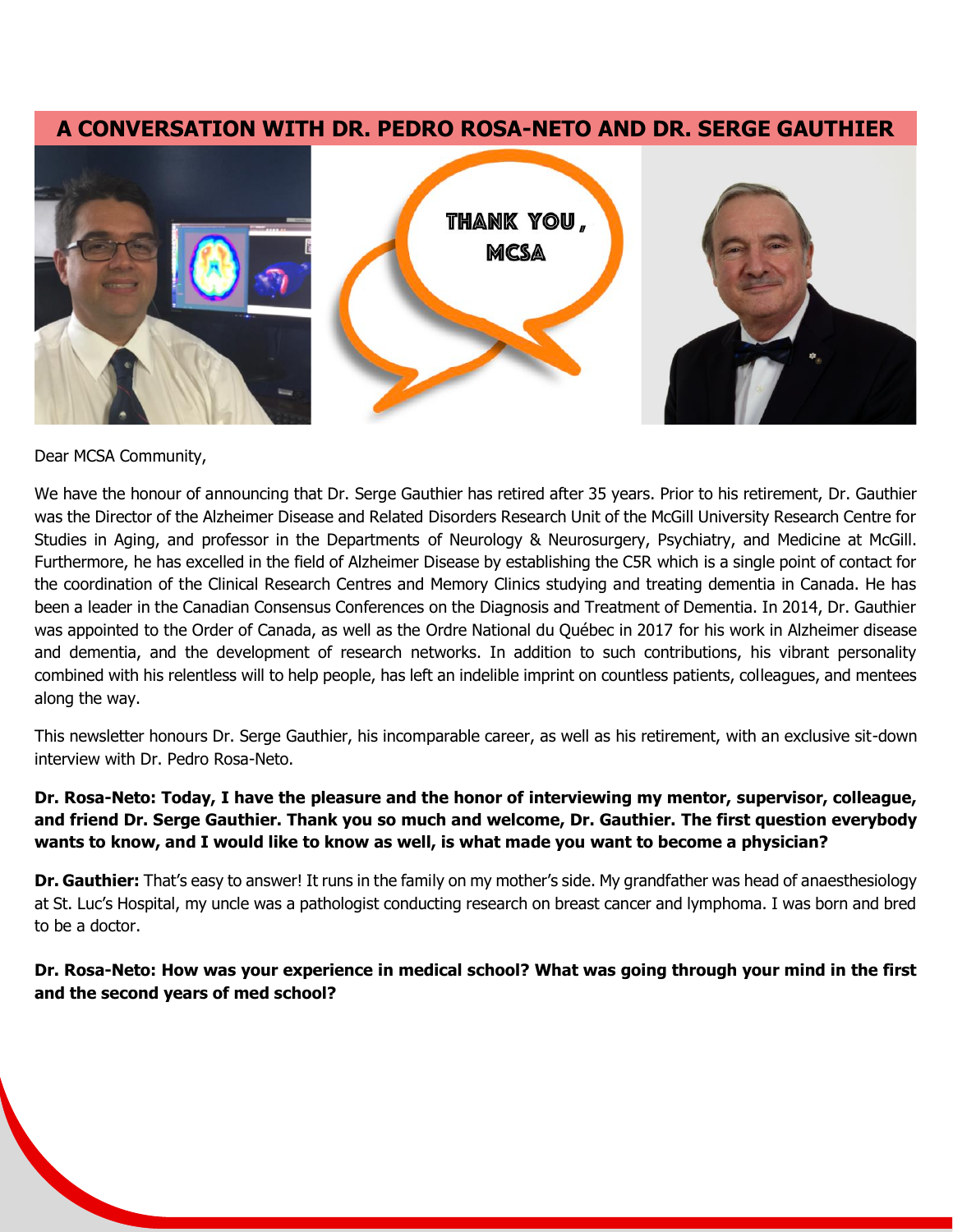**Dr. Gauthier:** Well, I was only 17. I was the second youngest student in a class of approximately 140. So, I had to be attentive. I was fortunate during my time in medical school to have an elective rotation at the Montreal General Hospital for one month and got a glimpse of what it's like to be a neurologist. Dr.

Alberto Aguayo was my supervisor.

#### **Dr. Rosa-Neto: What made you transition from a medical doctor to neurologist?**

**Dr. Gauthier:** Unfortunately, it's partly due to my mother's illness. She had multiple sclerosis, which started around the time I was in first year medical school, and so, I got to meet her neurologists. There was not a lot of treatments for M.S. in those days, but her treating physicians demonstrated a lot of empathy. I saw the way they performed their physical exams, the way they spoke to people, and was greatly impressed. I must also say that neurosciences in those days -we're talking about 1968-69, was well developed in Montreal.



John Buckley, Jean-François Roy, and Dr. Serge Gauthier, 1989

#### **Dr. Rosa-Neto: Since you were the youngest professor in your department at the time, do you have any specific memories regarding your academic progression?**

**Dr. Gauthier:** Well, when I took a staff position at the Neuro I was 26 years old. I was at the right place and at the right time. I just went with the flow of life, which is a good philosophy for people working in a field where change is constant. I was lucky to meet people like my teachers, Dr. McNaughton. Then colleagues such as Dr. Pierre Etienne, Dr. Michel Panisset, and you. And of course, my wife, has offered constant support throughout it all, even during many trips around the world!

**Dr. Rosa-Neto: There are many events that have happened in your career. For example, disclosure of the genes associated with the disease, the introduction of new concepts regarding the clinical dimension of the disease, then the introduction of a few therapies. In your opinion, what progressed the most over the years? What is the biggest difference you see when comparing today to the late 70s and early 80s, regarding the progression of the field?** 



Dr. Serge Gauthier Order of Canada Ceremony September 2015

**Dr. Gauthier:** Some things have remained constant: we must properly make and disclose the diagnosis, and support the family through the stages of the disease. There are more resources for families. Dr. Judes Poirier and I reedited our book for families this year (La maladie d'Alzheimer, Le Guide), McGill Dementia Education Program (DEP) was recently created and is a partner with the MCSA.

#### **Dr. Rosa-Neto: In your opinion, what's next, what's coming, do you think we are close to achieving a therapy?**

**Dr. Gauthier:** I think anti-amyloid drugs are around the corner. These medications will be effective to reduce the amyloid load in the brain. But we

need to learn more about them, to use them wisely for the right patients, at the right stages of the disease. These are not like donepezil where you can stop and see if it makes a difference. If you start, you should continue it for at least two years, and then see if it slows the progression of the disease. These will be intravenous infusions, most of them. So, we'll need to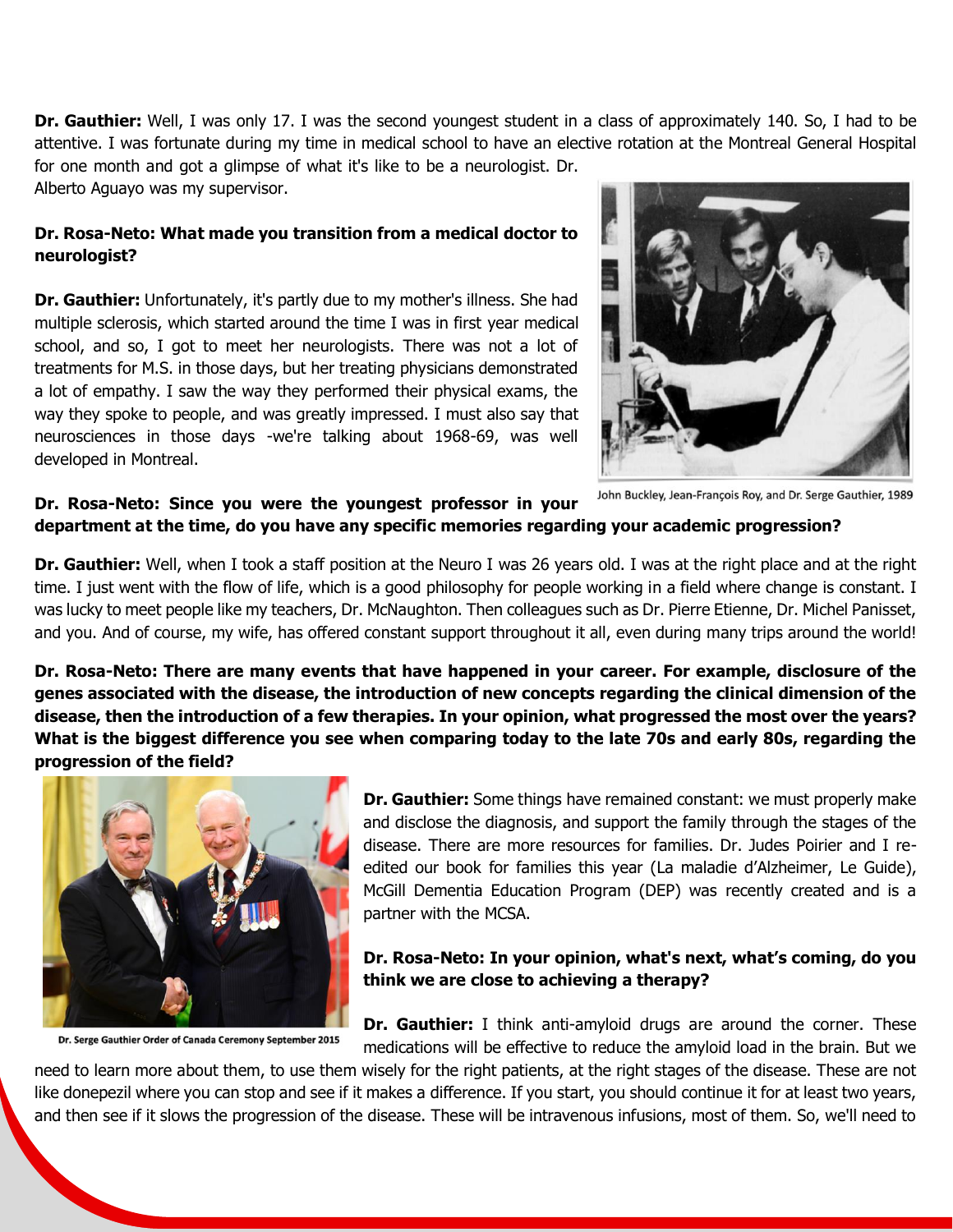learn from other neurologists who do M.S. treatments or other internists. We can do it at home with trained nurses rather than using our hospital beds or clinics. The other thing I expect is anti-tau therapy will be effective. My hope is at some point, maybe in three or five years, we'll be able to combine therapies. It's going to be a challenging study design but nonetheless, it needs to be done

**Dr. Rosa-Neto: Fantastic! I would like to take this opportunity to thank you for everything you have given to us during all these years, especially to me and to the students from MCSA. You are an important role model for us. Once again, thank you.** 



On Wednesday, June 30th, 2021, the McGill University Research Centre for Studies in Aging celebrated the illustrious career of Dr. Serge Gauthier to wish him well on his future endeavors in retirement. Dr. Gauthier has provided us with over 35 years of devoted service with the purpose of helping others live happier and healthier lives, which had been an absolute joy to everyone, staff, and patients alike.

During the celebration, hosted by Dr. Dolly Dastoor and MCSA director Dr. Pedro Rosa-Neto, 87 people gathered virtually to Celebrate Dr. Gauthier as loyal friend, caring doctor, and a thoughtful mentor. The MCSA was delighted to have multiple world-renowned doctors speak in honor of Dr. Gauthier, such as Drs. Remi Quirion, Zaven Khachaturian, Jeffrey Cummings, Bruno Dubois, Liyong Wu, Yves Joanette, Abraham Fuks, Jose Morais, Paolo Vitali, Maiya Geddes, Gerhard Multhaup and so many more! We also had the pleasure of having Dr. Gauthier's family

say a few words. Longtime friends and colleagues Silvana Aguzzi and Tamar Tatigian surprised Dr. Gauthier at his house with decorations, a gift basket and a portrait drawn by local artist David Durham.

To show our gratitude to Dr. Gauthier, we have named a research fellowship fund in his honour to help future researcher come to the MCSA. Donations are gratefully accepted in honour of ''Dr Serge Gauthier Dementia Research Fellowship Fund'' [\(https://www.alumni.mcgill.ca/give/index.php?formtype=MCSA&new=1\)](https://www.alumni.mcgill.ca/give/index.php?formtype=MCSA&new=1)

# **ALZHEIMER'S DISEASE INTERNATIONAL – WORLD ALZHEIMER REPORT**

Alzheimer's Disease International (ADI) is an international federation consisting of over one hundred Alzheimer's associations and federations and is related to the World Health Organization. ADI has commissioned McGill University to write the next two editions of the World Alzheimer Report focusing on Diagnosis (2021) and Post-Diagnostic Support (2022). The team is led by Dr. Serge Gauthier, with Dr. Pedro Rosa-Neto, Dr. José A. Morais, Claire Webster, Dr. Tamara Ellen Carver, Zeina Salameh, Carol Servaes, Maria Vincelli, Diane Weidner, and Leila Zahabi.



The global voice on dementia

"We strongly believe that our combined experience and expertise in research, care, education, and lived experience in dementia-related illnesses will provide a tangible, meaningful and inclusive report on diagnosis and the management of dementia to Alzheimer's Disease International," says Dr. Gauthier on behalf of the McGill team.

Congratulations to everyone involved!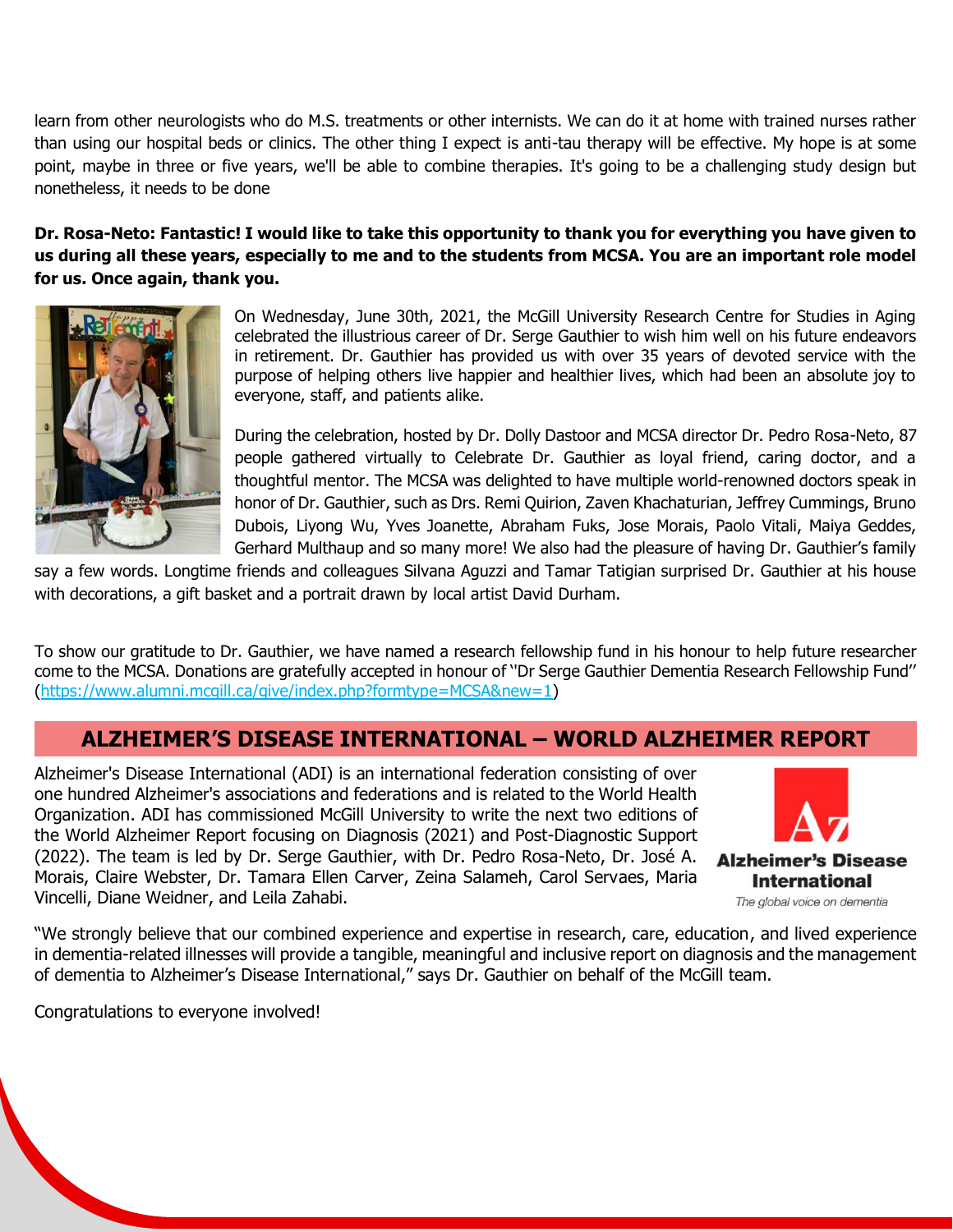#### **FEATURED ASSOCIATE RESEARCH MEMBER – DR. JOSEPHINE NALBANTOGLU Ph.D**



Dr. Josephine Nalbantoglu is Associate Provost (Graduate Education) and Dean of Graduate and Postdoctoral Studies (GPS) of McGill University. Prior to her appointment in 2015, she served as the Director of the Integrated Program in Neuroscience, which has over 350 students and 190 supervisors. It is not only McGill's largest graduate program, but Canada's largest graduate neuroscience program.

Dr. Nalbantoglu is a member of the Department of Neurology and Neurosurgery with affiliations to the Montreal Neurological Institute (the Neuro). She earned her PhD in Biochemistry from McGill in 1984 and returned as a faculty member in 1990 after pursuing research in Montreal, London and Saitama, Japan. A prolific and widely respected researcher, Dr. Nalbantoglu has

published extensively in leading academic journals and has spoken at academic conferences around the world. She is the recipient of numerous awards.

Under Dr. Nalbantoglu's leadership, Graduate and Postdoctoral Studies (GPS), has spearheaded the development of interdisciplinary, interfaculty graduate programs, which build on McGill's research strengths and directly contribute to connecting across disciplines and sectors. GPS has also expanded McGill's international partnerships through new joint and dual degrees. Since her appointment as Dean, she has worked to enhance the graduate student experience through a variety of initiatives, including the launch of graduate mobility awards, doctoral internships, communications training, and skills development. Namely, Dr. Nalbantoglu has led the creation of the Individual Development Plan, which provides graduate students with academic, career and professional tools that aim to prepare them for post-degree careers.

#### **FEATURED RESEARCHER – DR. GASSAN MASSARWEH, Ph.D**



Dr. Gassan Massarweh, Ph.D. is an Associate Professor in the Department of Neurology and Neurosurgery, McGill University, and the Director, Cyclotron and Radiochemistry Facility at the Brain Imaging Centre/Montreal Neurological Institute (BIC/MNI). In 1992 Dr. Massarweh completed his PhD in Chemistry with specialization in organic and organometallic chemistry under the supervision of Dr. R. D. Fischer at the University of Hamburg (Hamburg, Germany). He performed post-doctoral training in the department of chemistry at UQAM in Montreal. In 1996, he started working as a lecturer at UQAM and in 2003 he joined the Cyclotron and Radiochemistry team at the BIC as a radiochemist. In 2009 he became the Director of Cyclotron and Radiochemistry Laboratory at Capital Health/Dalhousie University in Halifax/Nova Scotia where he worked on the establishment of a new radiochemistry facility. In 2012, he returned to Montreal to help with the

establishment of a new cyclotron and radiochemistry laboratory at the CRCHUM. He joined in 2014 again the Cyclotron and Radiochemistry Facility which is part of the PET Unit at the BIC as the director of the facility.

Dr. Massarweh's group focusses on developments in radiochemistry along the following principal axes of research: The development of novel synthetic methods using organic and inorganic catalysts for rapid radiolabeling of organic compounds. The development and in-vivo evaluation of novel PET radiotracers for Alzheimer's and Parkinson's diseases to target β–Amyloid plaques, Tau protein and α–Synuclein protein using fluorine-18 and carbon-11.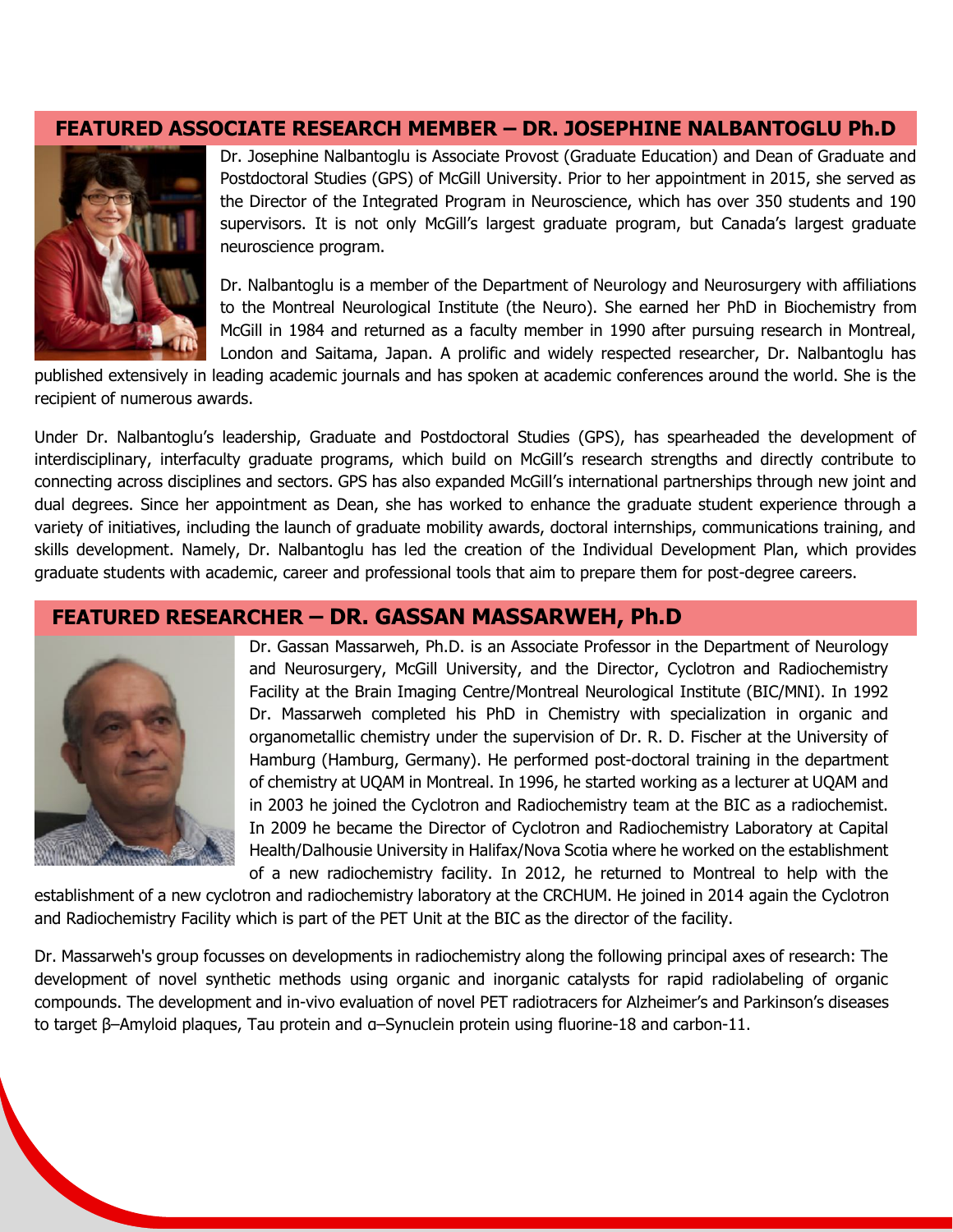# **NEW STAFF & STUDENTS**

#### **Kayla Guindon, Administrative Assistant**

Kayla is a recent graduate from Concordia University in which she obtained her Bachelor's degree in psychology. Before pursuing grad school, she plans to take a year off to work and volunteer. As of May, Kayla started working in the administration department at the MCSA and is very happy for this opportunity.

#### **Salma Rakani, Research Assistant**

Salma Rakani has just started working as a research assistant at Crossroads. She will be assisting the team in various ways and working with the cohort participants. She is looking forward to





### learning more from everyone at the MCSA and assisting in an amazing project!

#### **Michelle Menniti, Receptionist**

Michelle joined the MCSA team July 19<sup>th</sup>, 2021. She has her secretarial degree, and looks forward to working with the MCSA team!

#### **Elias-Yosef Massarweh, Communications**

Elias-Yosef Massarweh is completing a B.A. at the Université du Québec à Montréal (UQAM) in Media communication and Politics. As of July, he joined the MCSA to help with translation and communication tasks. He is looking forward to learning from this experience and participating in this great project.





# **COVID-19 AND CLINICAL TRIALS AT THE MCSA**

Clinical trials for Alzheimer's Disease have been affected by the COVID-19 pandemic. Most trial studies are on hold, due to the inability to have dosing and in-person clinic visits. This will affect nearly 94 new therapies in clinical trials today. Most of the therapies target brain amyloid including Roche's gantenerumab, Biogen's aducanumab, and Eisai's BAN-2401, and six preventive therapies including Eli Lilly's donanemab and Alzheon's ALZ-801.

Dr. Pedro Rosa-Neto, Director of the McGill University Research Centre for Studies, believes that remote technologies for assessing patients in clinical trials seem to be a reasonable alternative for the continuation of data collection. The disruption of important clinical research by the COVID-19 pandemic is linked also to the particular vulnerability of the older adults; the most targeted subjects by COVID-19. At MCSA, three clinical trials (DIAN, BUENA, and Avanir) are currently on hold and plan on restarting recruitment as soon as possible. Our team will answer all questions on the above studies in regards to clinical trials and if you are interested in obtaining more information and/or participating in one of our clinical trials please do not hesitate to contact Tamar Tatigian at 514-761-6131 x6314 or email: **info.mcsa@mcgill.ca**

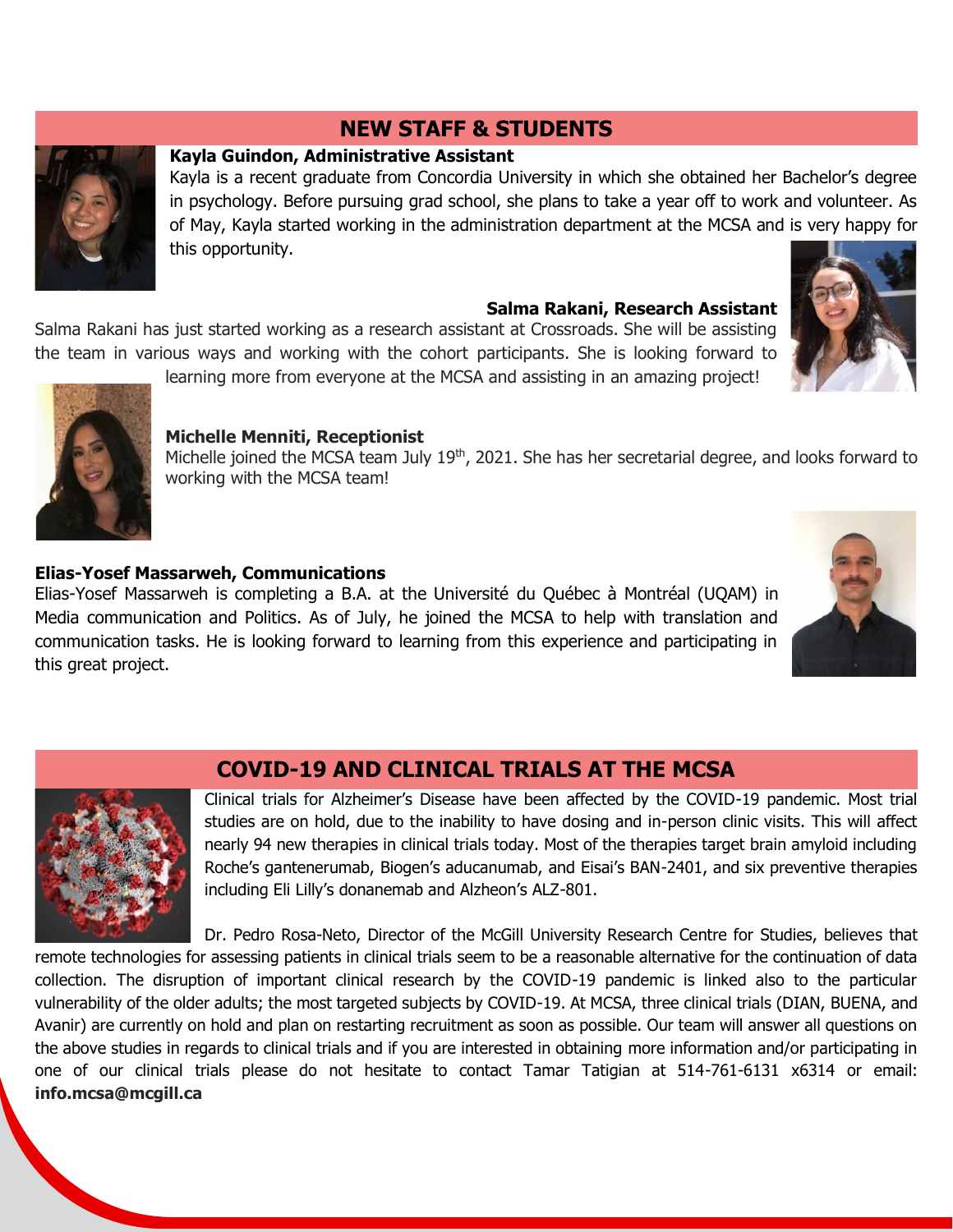# **MCSA'S PARTICIPATION IN THE ALZHEIMER'S ASSOCIATION INTERNATIONAL CONFERENCE (AAIC) 2021**

MCSA research members took part in the most prestigious international conference on dementia research this past July. The conference took place in person in Denver, Colorado, and virtually. The data collected in our TRIAD cohort allowed several of the research staff to take part in this conference by having a presentation and/or having their posters published on the AAIC website. These presentations and the participation in such a



prestigious conference alongside the biggest names in the field will help advance Canadian studies on Alzheimer's Disease and other dementias.

| <b>Presenter</b>                      | <b>Title</b>                                                                                                          |
|---------------------------------------|-----------------------------------------------------------------------------------------------------------------------|
| Dr. Stijn Servaes, PhD                | TAU-LOAD in the lingual gyrus impacts anxiety levels during<br>the COVID-19 pandemic in participants of longitudinal  |
|                                       | observational studies in aging.                                                                                       |
| Jaime Fernandez Arias                 | with<br>Nonverbal memory<br>scores are associated<br>the                                                              |
|                                       | lateralization of tau in the medial temporal lobe.                                                                    |
| Cécile Tissot                         | Discrepancy between plasma ptau181 and tau-pet statuses.                                                              |
| Julie Ottoy                           | Microglia activation predicts tau positivity beyond AB in<br>Alzheimer's disease.                                     |
| Firoza Lussier                        | Tau-PET is associated with knowledge of COVID-19, COVID-                                                              |
|                                       | 19-related distress, and change in sleep quality during the                                                           |
|                                       | pandemic (Oral Presentation).                                                                                         |
| Firoza Lussier                        | Adapting to the COVID-19 pandemic in cohort studies:                                                                  |
|                                       | validation of online assessments of cognition<br>and                                                                  |
|                                       | neuropsychiatric symptoms in an aging population (Poster                                                              |
|                                       | Presentation).                                                                                                        |
| Peter Kang                            | Cognitive health mediates the effect of hippocampal volume                                                            |
|                                       | on COVID19-related knowledge or anxiety change during the                                                             |
|                                       | COVID19 pandemic.                                                                                                     |
| Peter Kunach                          | Quantifying Acute Tau Inoculations in Living Rats using PET                                                           |
| Nesrine Rahmouni                      | Associations between neutrophils and amyloid deposition in                                                            |
|                                       | the Alzheimer's disease spectrum.                                                                                     |
| Nesrine Rahmouni and Alyssa Stevenson | Verbal Fluency associated with tau accumulation and not                                                               |
|                                       | amyloid deposition in the Alzheimer's disease spectrum.                                                               |
| Alyssa Stevenson                      | Cognitive reserve: Evaluating the relationship between WASI-                                                          |
|                                       | II Matrix Reasoning and tau accumulation using $[18F]MK6240$                                                          |
|                                       | in monolingual and bilingual individuals.                                                                             |
| Jenna Stevenson                       | COVID-19 Pandemic: Quantifying the effects of the first                                                               |
|                                       | lockdown on behavioral and cognitive measures using TASIC.<br>Visual Memory Test Equal to Commonly Used Verbal Memory |
| Nina Margherita Poltronetti           | Test in Predicting Tau in the Medial Temporal Lobe.                                                                   |
| Vanessa Pallen                        | Tau accumulation using [18F]MK6240 PET is associated with                                                             |
|                                       | increase in executive dysfunction in prodromal AD.                                                                    |
|                                       |                                                                                                                       |